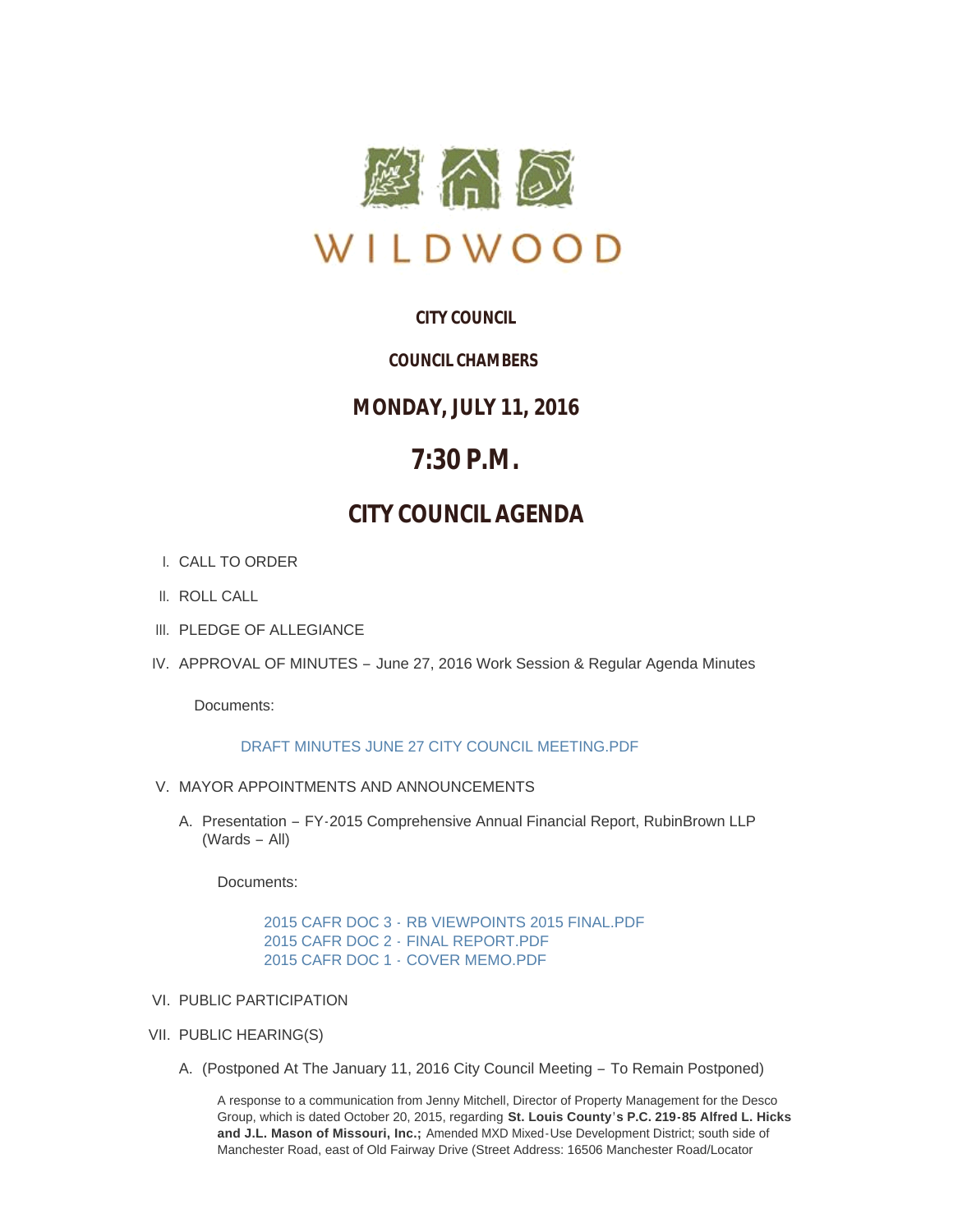Number: 23U120480); seeking modifications to an existing site-specific ordinance that governs the Schnucks Wildwood Crossing Center to allow for a third freestanding monument sign along the property's Manchester Road frontage. (Ward – Seven)

B. (Postponed At The June 27, 2016 City Council Meeting - To Remain Postponed)

A response to a communication from Mike Falkner, Sterling Engineers and Surveyors, dated March 25, 2016, regarding **P.Z. 12 and 13-15 The Villages at Bright Leaf;** R-3 10,000 square foot Residence District (Town Center "Neighborhood General District" and "Neighborhood Edge District"), with a Planned Residential Development Overlay District (PRD); north side of State Route 100, east of State Route 109 (Locator Numbers 23V230041, 23V230050, 23V240327, 23V310064, 23V330022, 23V330031, 23V330206, 23V330215, 23V330233, and 23V610917/Street Addresses: 2350 and 2344 Eatherton Road, 2531, 2555, and 2567 Taylor Road, 16721 Manchester Road, and 16615, 16602, and 16618 Overlook Hills Drive); which seeks modifications to the existing site-specific ordinance (Planned Residential Overlay District Ordinance # 2145) that governs this site to address inconsistencies between this legislation and the proposed Site Development Plan (SDP) relative to certain allowed lot widths, depths, and sites. (Ward – Five)

C. St. Louis County P.C. 6-89 Amoco Oil Company

A response to a communication from Hassan Abdiannia, Icell Enterprises, L.L.C., that is dated May 11, 2016, regarding **St. Louis County P.C. 6-89 Amoco Oil Company,** which seeks the City's review and action on a requested change to the current, governing sitespecific ordinance for the existing BP Amoco Station and, if granted, would thereby allow for the sale of wine and beer at this location; southeast corner of State Route 109 and Wild Horse Creek Road (Locator Number 19W420224/300 State Route 109); Amended C-8 Planned Commercial District. The City of Wildwood's **Amended Master Plan – 2016 -** was modified to accommodate this consideration, which previously treated this location as a legal, non-conforming use, precluding any changes to the current, governing ordinance. (Ward – One)

Documents:

## [PUBLIC HEARING P.C. 6-89.PDF](http://mo-wildwood.civicplus.com/AgendaCenter/ViewFile/Item/7556?fileID=11219)

D. P.Z. 7-16 City Of Wildwood Planning And Zoning Commission, C/O Department Of Planning, 16860 Main Street, Wildwood, Missouri 63040

A request to evaluate possible amendments to Chapter 415.590. "Sexually -Explicit Business Regulations, " of the City of Wildwood Municipal Code, which would thereby consider the addition of new language to expand the types of businesses that would be regulated as sexually-oriented businesses and expand regulations in regard to particular activities conducted within sexually-oriented businesses. (Wards – All)

Documents:

## PUBLIC HEARING P.Z. 7-16 PDF

- VIII. LEGISLATION
	- UNFINISHED BUSINESS A.
		- BILL #2196 1.

AN ORDINANCE AUTHORIZING THE CITY ADMINISTRATOR OF THE CITY OF WILDWOOD TO ISSUE A PURCHASE ORDER TO TYLER TECHNOLOGIES FOR ACCOUNTING SOFTWARE AND HARDWARE UPGRADES. *Recommended by the Administration/Public Works Committee* (Second Reading) (Wards – All)

Documents:

[BILL 2196.PDF](http://mo-wildwood.civicplus.com/AgendaCenter/ViewFile/Item/7561?fileID=11217)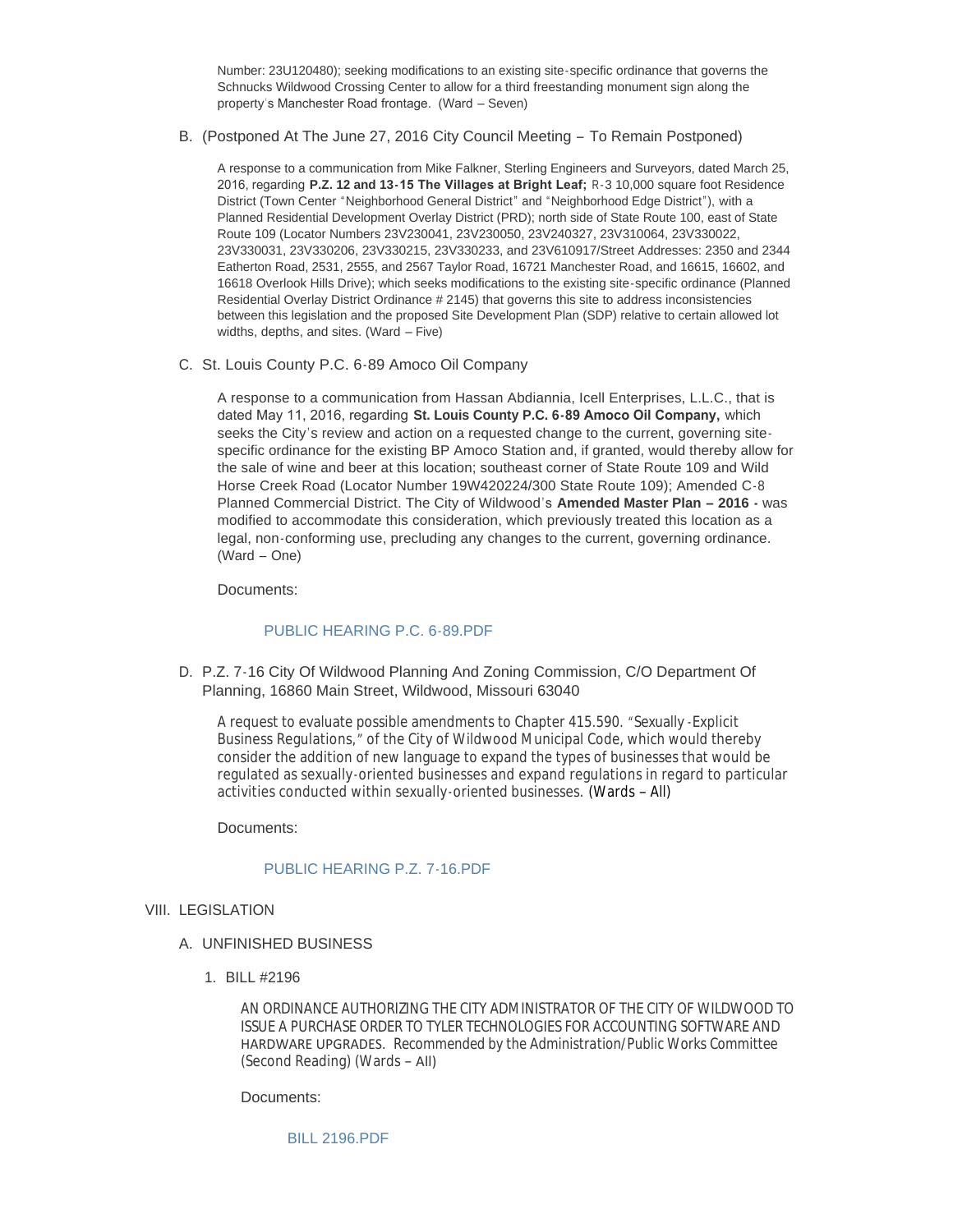BILL #2197 2.

AN ORDINANCE OF THE CITY OF WILDWOOD, MISSOURI, AUTHORIZING THE MAYOR OF THE CITY TO NEGOTIATE AND EXECUTE A COOPERATION AGREEMENT FOR INTERNET ACCESS SITES WITH ST. LOUIS COUNTY, MISSOURI, FOR THE USE OF EMERGENCY COMMUNICATIONS TOWERS FOR THE PURPOSES OF PROVIDING HIGH-SPEED INTERNET ACCESS SERVICES TO THE RESIDENTS OF THE CITY. *Recommended by the Rural Internet Access Committee* (Second Reading) (Wards – All)

Documents:

#### [BILL 2197.PDF](http://mo-wildwood.civicplus.com/AgendaCenter/ViewFile/Item/7562?fileID=11220)

BILL #2198 3.

AN ORDINANCE AMENDING THE AMENDED PLANNED COMMERCIAL DEVELOPMENT IN THE C-8 PLANNED COMMERCIAL DISTRICT ORIGINALLY APPROVED PURSUANT TO ORDINANCE #14,466 (ST. LOUIS COUNTY, MISSOURI, AND ADOPTED BY THE CITY OF WILDWOOD, MISSOURI) TO ALLOW FOR THE SALE OF BEER AND WINE AT THE BP-AMOCO STATION LOCATED ON THE SOUTHEAST CORNER OF STATE ROUTE 109 AND WILD HORSE CREEK ROAD. (St. Louis County P.C. 6-89 Amoco Oil Company) *Recommended by the Planning and Zoning Commission* (Second Reading) (Ward – One)

Documents:

#### [BILL 2198.PDF](http://mo-wildwood.civicplus.com/AgendaCenter/ViewFile/Item/7563?fileID=11221)

- **B. NEW BUSINESS** 
	- BILL #2200 1.

AN ORDINANCE OF THE CITY OF WILDWOOD, MISSOURI, APPROVING A CHANGE TO THE TOWN CENTER PLAN'S REGULATING PLAN; AMENDING ORDINANCE #1650 BY DELETING SECTION TWO THEREOF AND ENACTING, IN LIEU THEREOF, A NEW SECTION TWO; AND PROVIDING FOR THE APPROVAL OF AN AMENDED C-8 PLANNED COMMERCIAL DISTRICT FOR A CERTAIN ONE POINT SIX (1.6) ACRE TRACT OF LAND FOR USE AS A RESIDENTIAL SENIOR SERVICE FACILITY. (Ward Eight) *Recommended by the Planning and Zoning Commission* (First Reading) (Ward – Eight)

Documents:

# [BILL 2200.PDF](http://mo-wildwood.civicplus.com/AgendaCenter/ViewFile/Item/7564?fileID=11222)

- IX. RESOLUTIONS
	- A. RESOLUTION #2016-18

A RESOLUTION AUTHORIZING AN INCREASE TO AN AGREEMENT WITH MUNDELL & ASSOCIATES, INC. FOR ENVIRONMENTAL CONSULTING SERVICES RELATIVE TO THE ELLISVILLE SUPERFUND SITE WITHIN THE CITY OF WILDWOOD. *Recommended by the Department of Administration* (Wards – All)

Documents:

### [2016-18 MUNDELL AGREEMENT.PDF](http://mo-wildwood.civicplus.com/AgendaCenter/ViewFile/Item/7566?fileID=11223)

- X. OTHER
	- A. Receive & File

A Site Development Plan (SDP) report, with recommendation, regarding the City of Wildwood's salt storage facility and its construction on dedicated public right-of-way of St. Albans Road; northwest corner